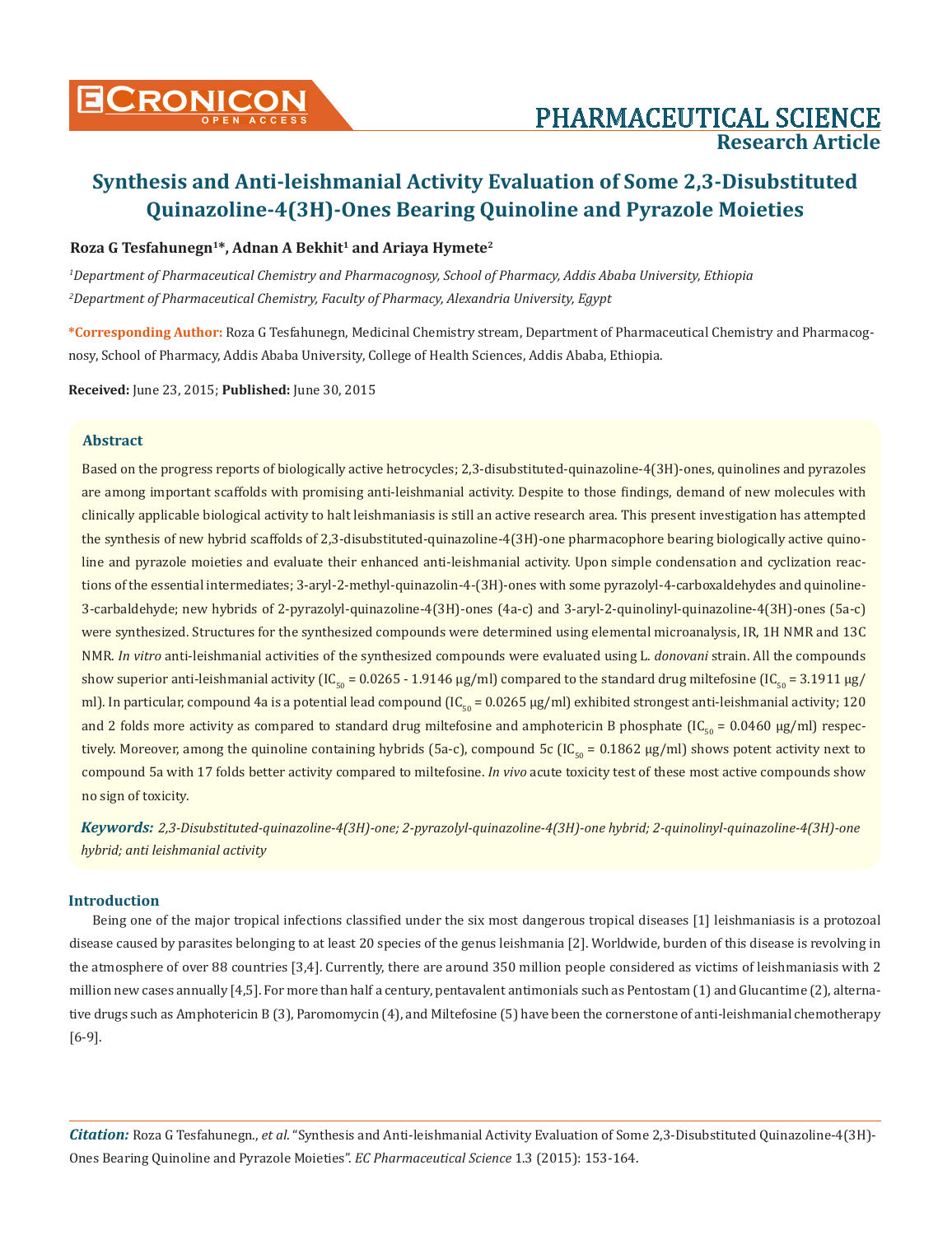

Despite the availability, general use of these drugs has declined due to low efficacy, drug resistance [10] and high toxicity [8,11]. Thus, the lack of generally effective anti-leishmanial drugs ensures the crucial need for developing new, effective, cheap and safe drugs in the field of anti-leishmanial chemotherapy. Recent advances in identifying, designing and developing new chemical derivatives as promising anti-leishmanial agents have become an interesting field. In this pursuit, 2,3-disubstituted-quinazolinones have been continuously presented to have diversified biological activities including anti-leishmanial activities [12,13]. Quinazoline-4(3H)-one is a core scaffold of natural alkaloids with potent anti-leishmanial activity such as vasicinone (6) and tryptanthrin (7) [14]. Substitution of this scaffold at 3-position with aryl groups as in 3-aryl-quinazoline-4(3H)-ones [15], at 2-position as in 3-benzyl-2-phenylquinazolin-4(3H)-one (8) [13] and 3-amino-2-aryl-quinazoline-4(3H)-ones (9) [16] led to series of derivatives with potent anti-leishmanial activity. On the other hand, pyrazole and pyrazole bearing compounds have displayed a broad spectrum of potential pharmacological activities such as analgesic, antipyretic, anti-inflammatory, insecticidal, uricosuric, anticancer, antitumor including anti-leishmanial activity [17,18]. Moreover, one of the privileged moieties for its anti-malarial activity; quinoline has been reported to have anti-malarial, antifungal, antibacterial and anti-leishmanial activities [19,20]. Furthermore, synthesis of new pharmacophore which structurally combines these biologically active moieties has been used as an effective strategy in designing derivatives with enhanced pharmacological activity. For example, Pyrazole bearing 4(3H)-quinazolinones have been found to possess antimicrobial activity [21,22].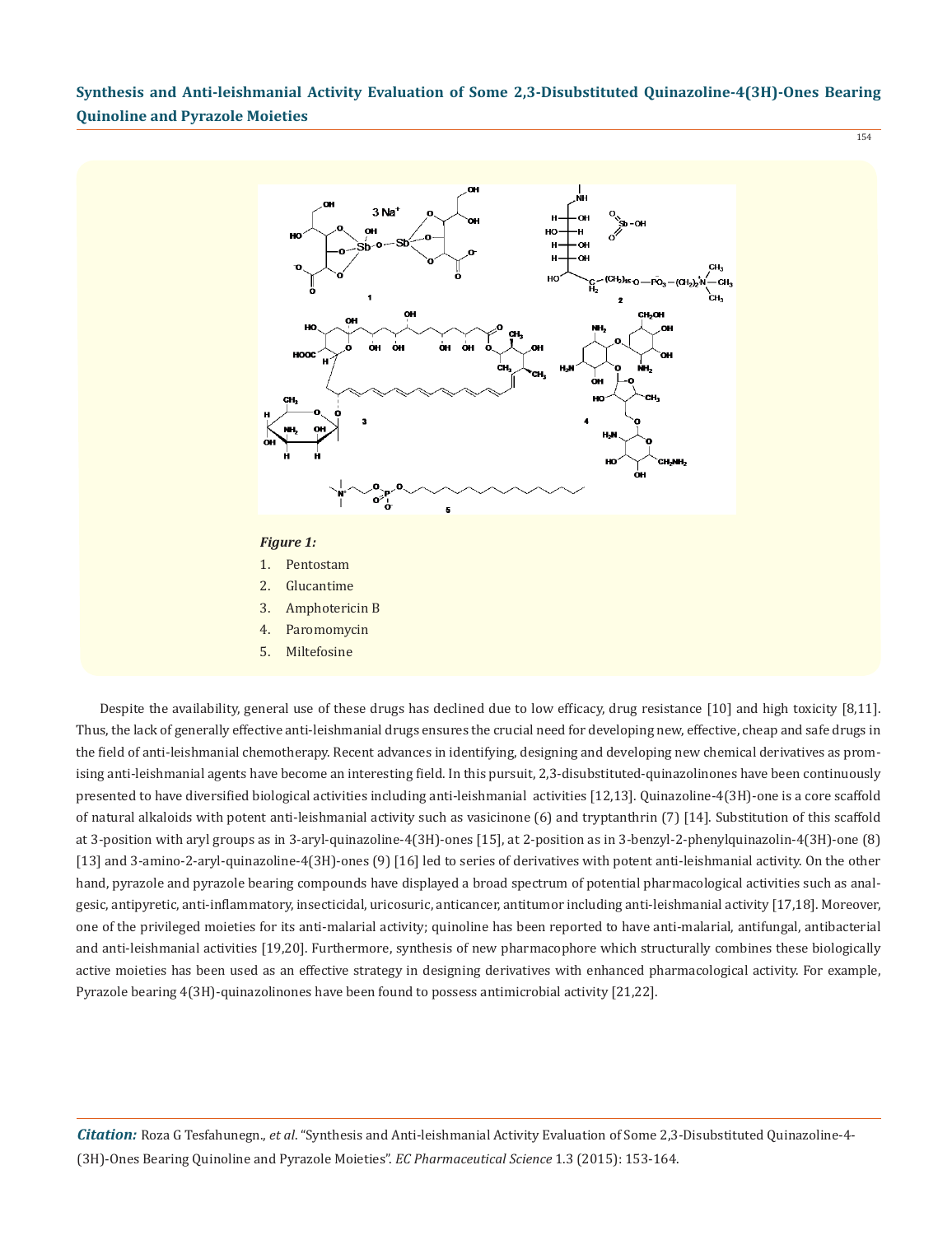155



Whereas, quinoline bearing quinazolinone hybrids as in case of quinazoline-4-one-8-hydroxyquinoline (10) [23] and metal (II) complexes with schiff bases of 2,3-disubstituted-quinazoline-4(3H)-ones [24] have been found to have potent antifungal and antibacterial activities. However, anti-leishmanial activity of these hybrid scaffolds has not been investigated yet. This prompted us to synthesize some new pyrazole and quinoline bearing 2,3-disubstituted-quinazoline-4(3H)-ones and evaluate the effect of their hybrid system for enhanced anti-leishmanial activity.

# **Materials and Methods**

#### **Materials and Instruments**

All chemicals and reagents used were obtained from department of Chemistry, Faculty of Science, Addis Ababa University (AAU) and some donated from DDC (Drug Discovery Center), Department of pharmaceutical chemistry, Faculty of Pharmacy, Alexandria University.

For all the synthesized compounds, melting points (°C) were determined in open capillaries using Electrothermal (9100) apparatus and values are uncorrected. IR spectra (Nujol, λmax: cm−1) were recorded on a SHIMADZU 8400SP FT-IR spectrophotometer. H NMR spectra reported in δ (ppm) were recorded on Bruker Avance DMX400 FT-NMR spectrometer using tetramethylsilane (TMS) as internal standard and deutero chloroform (CDCI<sub>3</sub>) as a solvent. Elemental microanalyses were carried out on Perkin Elmer 2400 elemental analyzer. Silica gel TLC plates of 0.25 mm thickness were used for chromatographic analysis and spots were visualized using iodine vapour and UV radiation.

#### **Test animals and strains**

Swiss albino mice of both sex weighing 26-23g and age of 6-8 weeks were obtained from School of Pharmacy, AAU and used for acute toxicity test. The mice were acclimatized for a period of 7 days at appropriate environmental condition. The animals were housed in standard cages and maintained on standard pellated diet and water [27,28]. *L. donovani* isolate (CL/039/09) that causes visceral leishmaniasis in Africa especially in Ethiopia was obtained from Leishmania Diagnosis and Research Laboratory (LDRL) culture bank, School of Medicine, AAU.

# **Culture medium for anti-leishmanial activity**

RPMI-1640 (Gibco, Invitrogen Co., UK), 10% heat- inactivated fetal calf serum (HIFCS), penicillin-streptomycin and 1% L-glutamine all from Sigma Chem. Co., St. Louis, USA were supplied to make complete culture mediums.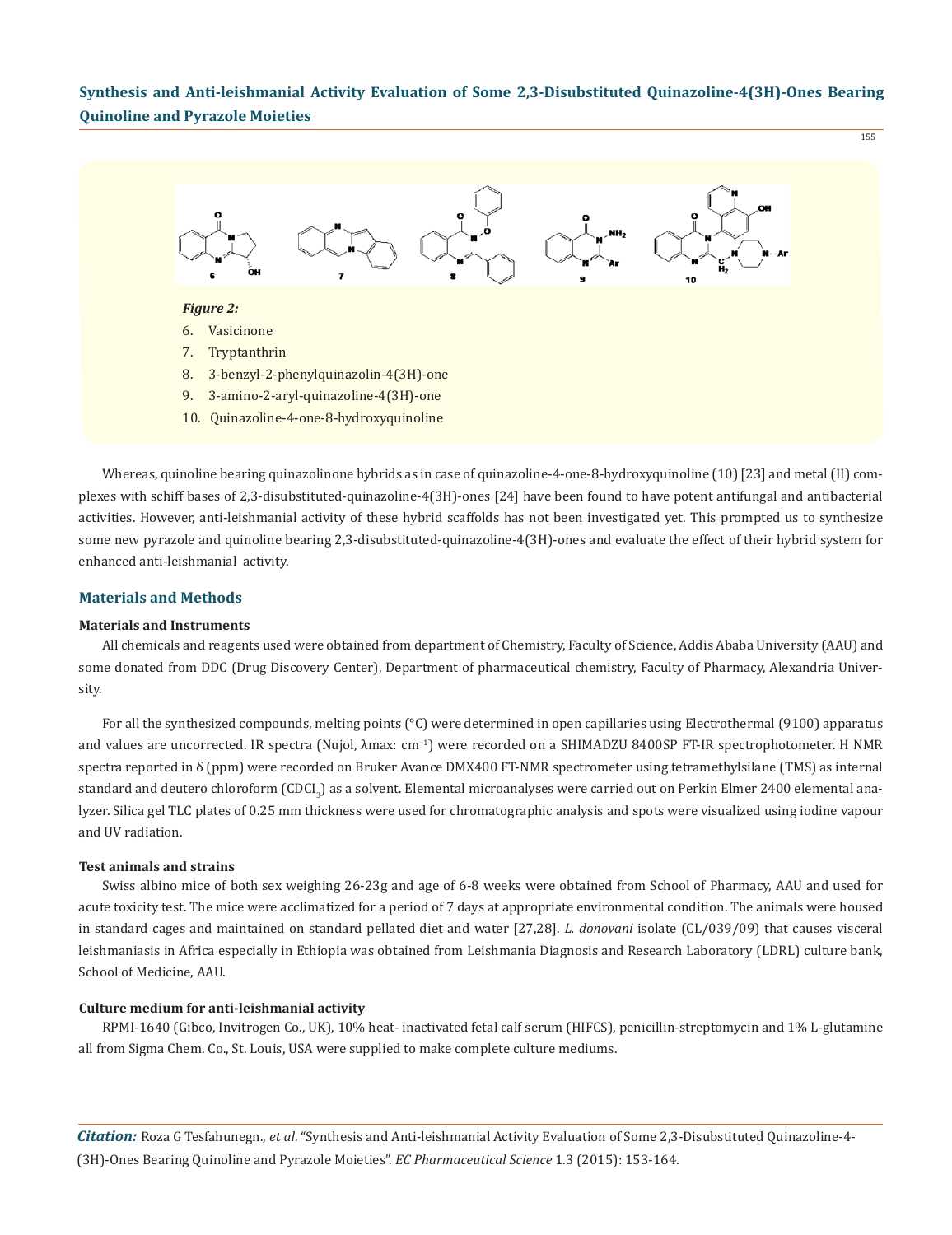#### **Reference drugs**

Miltefosine/hexadcylephosphocholine (AG Scientific, San Diego, CA, USA) and amphotericin B deoxycholate (Fungizone®, ER Squibb, UK) were included as reference drugs (positive control) in the *in vitro* anti-leishmanial activity testing of the synthesized compounds.

#### **Stock solution and working concentration preparation for anti-leishmanial activity assay**

All the compounds to be evaluated for their anti-leishmanial activity were dissolved in Dimethyl sulfoxide (DMSO) to a final concentration of 1mg/ml. Both test and standard solutions were serially diluted to appropriate concentrations using complete media. The test compounds were prepared by three fold serial dilutions from 10 µg/ml to 0.04 µg/ml. Amphotericin B deoxycholate and miltefosine which were used as a positive control for comparison of the anti-leishmanial activities of the test compounds, were also made in three fold serial dilutions [29,30].

#### *In vitro* **anti-leishmanial activity test**

Promastigote forms of L. donovani and standard drugs of amphotericin B deoxycholate and miltefosine were used for the assay. 3 x 106 promastigotes of L. donovani in 100 µl were seeded to each well in a 96 well flat bottom plate. Various dilutions of test compounds (10, 3.33, 1.11, 0.37, 0.12, 0.04 µg/ml) were added to the parasites. The tests were done in duplicates. Some of the wells contained only the parasites and served as a positive control. The media and DMSO alone acted as a negative control. The plates were then kept at room temperature. After 24h, 20 µl of alamar blue (12.5 mg resazurin dissolved in 100 ml of distilled water) [31] was added to each of the wells. Absorbance of the resulting mixture was measured after 48 hr at a wavelength of 540 and 630 nm using Enzyme Linked Immuno Sorbent Assay (ELISA) plate reader [32].

#### *In vivo* **acute toxicity test**

The most active compounds 4a, 5b and 5c were tested for oral acute toxicity in mice. Four groups of mice, each consisting of six male mice (26-32g) were used to test the acute toxicity. All mice were fasted over night and weighed before test. Test compound was prepared in suspension form in aqueous vehicle containing 7% tween 80 and 3% ethanol [33]. Mice in group one, two and three were given 50, 100 and 200 mg/kg/day of test compound and the fourth group was treated with the vehicle (control group) at a maximum dose of 1 ml/100 g of body weight by oral route. After administration of the substance, food was withheld for a further 2h period (38). The mice were observed closely during the first 30 minutes after dosing, periodically during the first 24h with special attention to the first 4 hr and once daily thereafter for a total of 7 days. The mice were observed for toxicity signs such as changes in skin, blinking eyes, tremors, convulsion, lacrimation, muscle weakness, sedation, urination, salivation, diarrhea, lethargy, sleep, coma and also death. Twenty-four hours later, the weight of test mice in each group was recorded.

#### **Ethical Statement**

The *in vivo* acute toxicity test which involves live mice was performed in compliance with ethical guidelines and approval from the National Ethics Review Board of Ethiopia. And ethical clearance was obtained from Addis Ababa University, College of Health Sciences, School of Pharmacy, Department of Pharmacology.

#### **Data analysis**

The IC<sub>50</sub> values for synthesized compounds tested for their *in vitro* anti-leishmanial activity were evaluated from sigmoidal dose- response curves using non linear regression software (GraphPad Prism®; GraphPad Software, Inc., San Diego, CA.

# **Results and Discussion**

#### **Chemistry**

The target compounds (4a-c) and (5a-c) were synthesized following reported methods via condensation reaction of 3-aryl-2-methyl-4(3H)-quinazolinones (3a-c) with 1,3-substituted-1H-pyrazole-4-carboxaldehydes (4 and 4') and 2-chloro-7-methylquinolin-3-carbaldehyde (5) respectively (Scheme 1).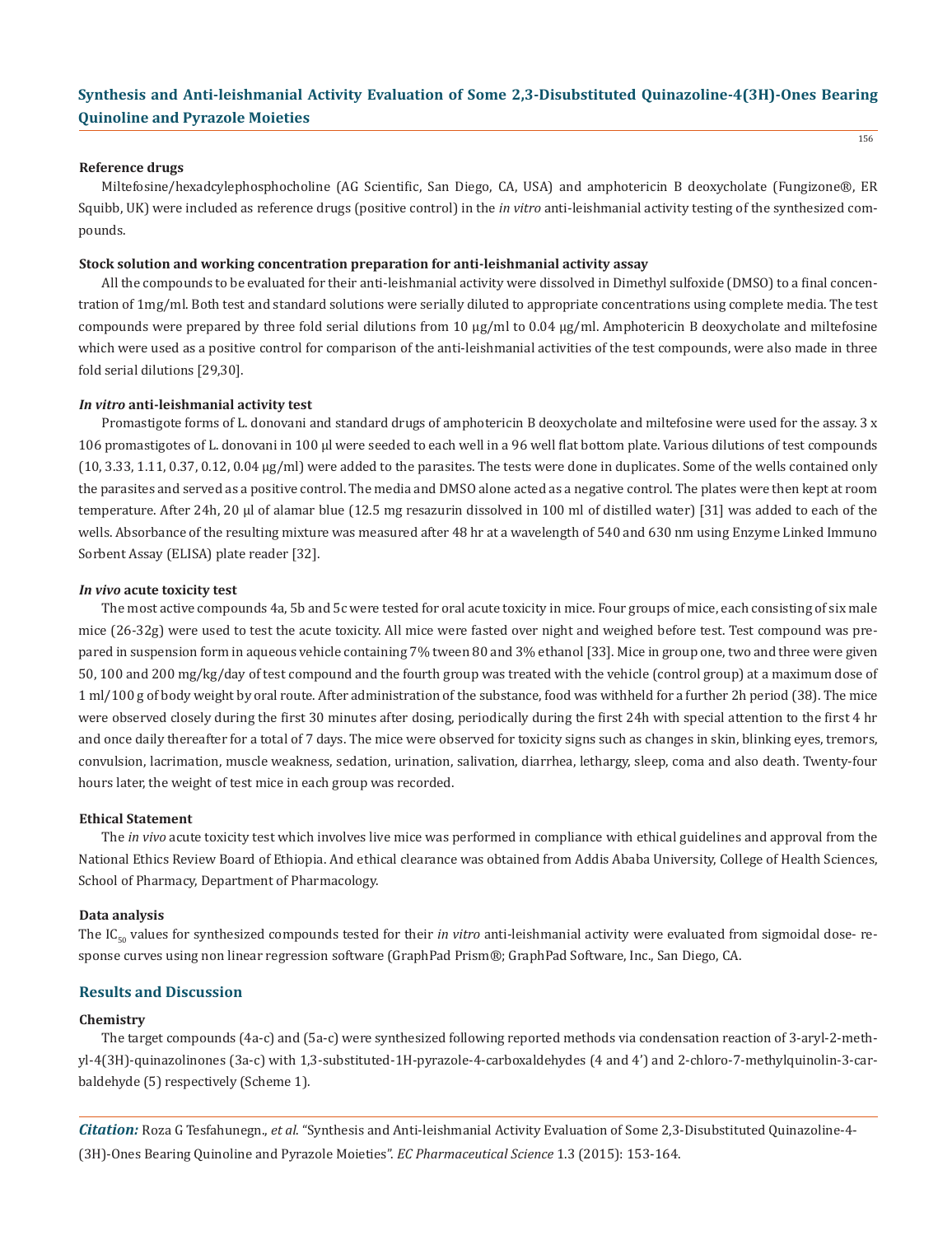157



*Scheme 1: Synthesis of 3-aryl-2-pyrazolyl-4(3H)-quinazolinones and 3-aryl-2-quinolinyl quinazolin-4(3H)-ones.*

The reaction starts with the thermal transformation of anthranilic acid in to intermediate compound 2 (2-methyl-4-keto-3,4-dihydroquinazoline) due to condensation followed by cyclization reactions in the presence of acetic anhydride. This was accompanied by condensation reaction of the intermediate with aromatic amines to form a series of 2-methyl-3-aryl-quinazolin-4(3H)-ones (3a-c). Further condensation reaction of the second intermediates (3a-c) with 1, 3-substituted-1H-pyrazole-4- carboxaldehydes (4,4') and 2-chloro-7-methyl-quinolin-3-carbaldehyde (5) yielded the target compounds 4a-c and intermediates of 5a-c respectively. Upon heating of the intermediates of 5a-c in the presence of 70% ethanol yielded target compounds 5a-c (Scheme 1).

All the synthesized compounds were synthesized in quantitative yield (68-80%). The compounds were elucidated by spectroscopic measurements (IR, 1H NMR and 13C NMR). The IR spectra of all target compounds showed absorption bands of quinazolinones carbonyl group stretching vibration at 1646-1685 cm<sup>-1</sup>. Characteristic medium strength bands at 1544 cm<sup>-1</sup> - 1652 cm<sup>-1</sup> were assigned to C=N stretching in both the quinazolinone and pyrazole hybrid ring scaffold system of 4a-c compounds. Whereas bands at 1661 cm<sup>-1</sup> - 1665 cm<sup>-1</sup> represented carbonyl group formed in unstable tautomeric form of the target compounds 5a-c in which keto-enol tautomerism at the pyridine moiety of quinoline ring system occurs (Scheme 2).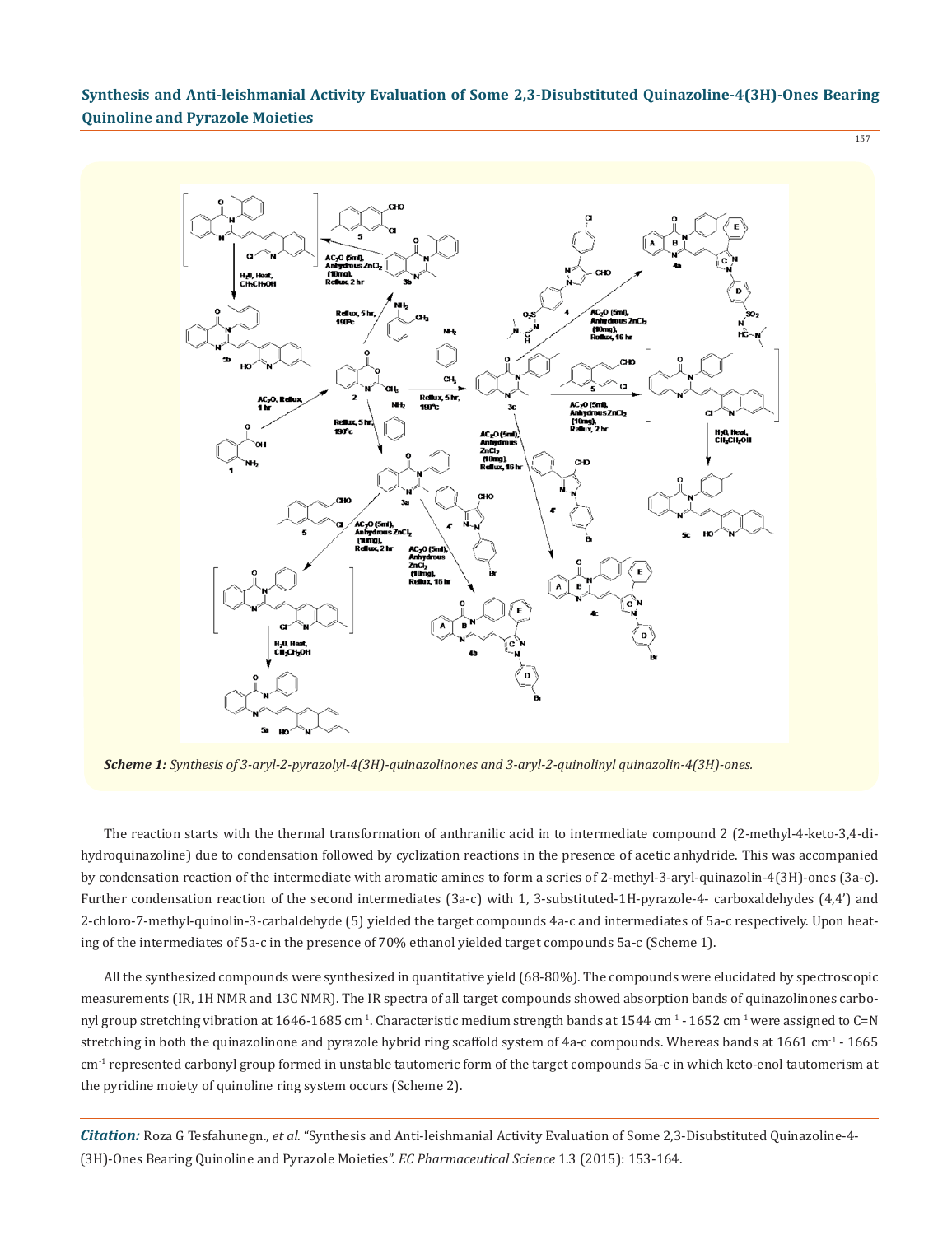158



The band appeared at low frequency due to the resonance electron donation effect of the adjacent nitrogen atom of the amidic carbonyl group. Absorption band at 3175 cm<sup>-1</sup> - 3214 cm<sup>-1</sup> was characteristic to -OH group stretching at the pyridine moiety of 5a-c compounds. Among the significant features of 1H NMR data for compounds 4a-c and 5a-c; the appearance of two doublets peaks at  $\delta$ 6.17 -8.07 ppm (J = 15.5Hz) was attributed to vinylic protons in (E) configuration. The peaks for the vinylic protons appeared down field due to the presence of electron withdrawing groups surrounding it. In case of compounds 4a-c, the disappearance of singlet peak at up field region for the methyl substituent of quinazolinone moiety at N2- position and a singlet peak at down field region (9-10 ppm) for pyrazole aldehyde proton ensured the formation of the target compounds. In case of compounds 5a-c, the peak at δ 9.5 - 11.2 ppm which appeared as a singlet was correlated to hydroxy group at 2-quinoline position. This proves the nucleophilic aromatic substitution of 2-chloro substituent at the highly electronegative sp2 hybridized quinoline carbon by the highly nucleophilic hydroxy group from the aqueous ethanol which was used as a solvent (Scheme 3). In general, aromatic protons of quinazolinone group appeared as set of multiplet in the region δ 6.24-8.77 ppm, aromatic protons of pyrazole moiety as multiplets in region of δ 7.20-8.10 ppm and phenyl protons of quinoline resonated at δ 6.95 - 7.65 ppm.



*Scheme 3: Nucleophilic substitution reaction of 3-aryl-2-quinolinyl-4(3H)-ones at chlorine atom on the 2- quinoline position by hydroxyl group.*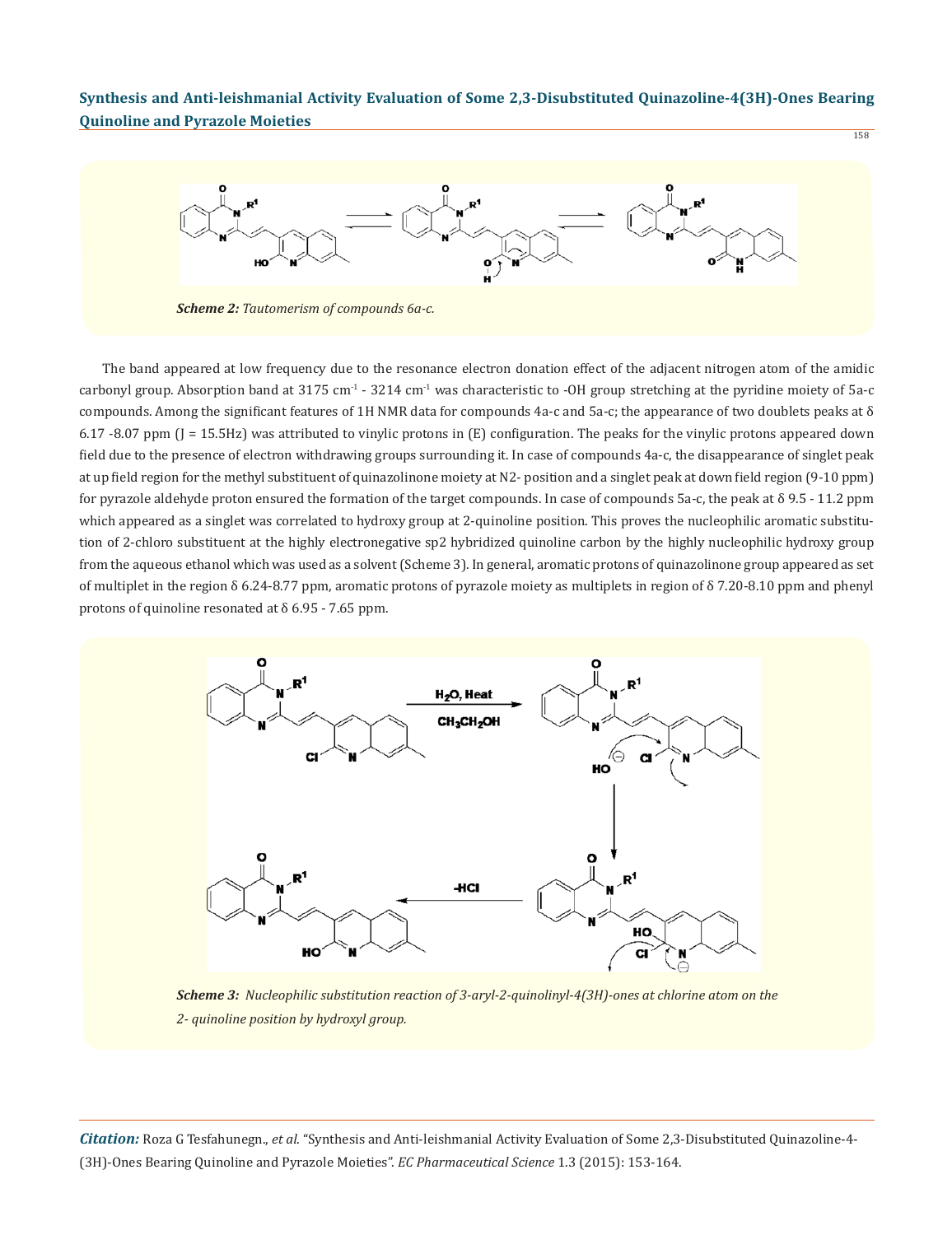### *In vitro* **Anti-leishmanial Activity**

Promastigote forms of *L. donovani* and standard drugs of amphotericin B deoxycholate and miltefosine were used for the assay with alamar blue as a reagent. The  $IC_{50}$  values of all tested compounds presented in Table 1 indicate that all the synthesized compounds have by far superior anti-leishmanial activity (0.0265-0.1862  $\mu$ g/ml) compared to the reference drug miltefosine (IC<sub>50</sub> = 3.1911  $\mu$ g/ ml). Comparison of IC<sub>50</sub> values of the compounds revealed that compound 5a (IC<sub>50</sub> = 0.0265 µg/ml) has the highest activity; having about 120 and 2 folds more activity than the standard drugs miltefosine and amphotericin B deoxycholate (IC<sub>50</sub> = 0.0460 µg/ml) respectively.

| <b>Test Compounds</b> | $IC_{50}$ (µg/ml) |
|-----------------------|-------------------|
| 5а                    | 0.0265            |
| 5b                    | 1.4217            |
| 5c                    | 1.9146            |
| <b>6</b> а            | 1.2284            |
| 6b                    | 0.2764            |
| 6с                    | 0.1862            |
| Miltefosine           | 3.1911            |
| Amphotericin B        | 0.0460            |
| Deoxycholate          |                   |

*Table 1: In vitro antipromastigote activity of the synthesized compounds in*  $IC_{\epsilon_0}(\mu q/ml)$ *.* 

These results showed that formation of quinoline and pyrazole bearing quinazoline-4(3H)-one hybrids has definitely positive impact in the enhanced anti-leishmanial activity. This can be justified with previous reports of low anti-leishmanial activity results of 3-alkyl-2-styryl-quinazolone-4(3H)-one derivatives. Particular example is report of Arfan., *et al*. [] 2010, in which 2-Methyl-3-(4 methylphenyl)-quinazolin-4(3H)-ones (11) was synthesized and evaluated to have no activity against Leishmania major. Whereas, introduction of aryl moiety in place of 2-methyl substitute intended to improve the anti-leishmanial activity as in case of 3-aryl-2-styryl-quinazoline-4(3H)-ones. Among which; 3-benzyl-2-phenyl-4(3H)-quinazolinone) (12) showed the highest potency  $\left(IC_{\text{eq}}\right)$ 48 µg/mL) against Leishmania major promastigotes and considered as a new anti-leishmanial candidate [13]. In addition, 2-aryl-3-styryl-quinazoline-4(3H)-ones synthesized in our laboratory revealed improved anti-leishmanial activity as in case of (E)-2-(4 hydroxystyryl)-3-p-tolylquinazolin-4(3H)-one (13) with IC<sub>50</sub> = 1.842  $\mu$ g/ml which has significantly improved activity compared to 2-Methyl-3-(4-methylphenyl)-quinazolin-4(3H)-ones but still 70 folds less active than compound 5a. These advocate strategies to design quinazolinone-hybrid system with more bulky and lipophilic hetrocyclic scaffolds at 2-postion such as pyrazole and quinoline moieties in order to improve anti-leishmanial activity of 2-aryl-3-alkylaryl-quinazoline-4(3H)-ones.

Furthermore, Para-substitution at phenyl group (ring D) of N<sup>1</sup> of pyrazole ring (ring C) of compounds 4a-c (3-aryl-2-pyrazolylquinazolin-4(3H)-one) was critical in determination of their anti-leishmanial activity. The highest activity of compound 4a might be attributed to the presence of para substituent of dimethyl aminomethylene substituted sulphonamide group at ring D which is absent in the other analogues. The most possible reason for this may be the good electron withdrawing effect of Sulphonyl moiety which may involve in delocalization of electrons from aminomethylene group and lead to free radical formation to form covalent bond with some amino acid residues in the parasite such as cysteine proteases. Cysteine proteases and protein kinases are among the most active drug targets against leishmaniasis and their catalytic activity is mostly influenced by lysine, cysteine and aspartic acid residues [25]. From previous SAR reports of substituted quinazoline-4(3H)-ones, carbonyl group and hydroxy group substituents are essential for hydrogen bond interaction with active sites of suggested receptors in leishmania parasites. The aryl groups may act as hydrophobic structural features for van der waal force of interaction with the active site where as dimethyl amino nitrogen may act as a site for hydrogen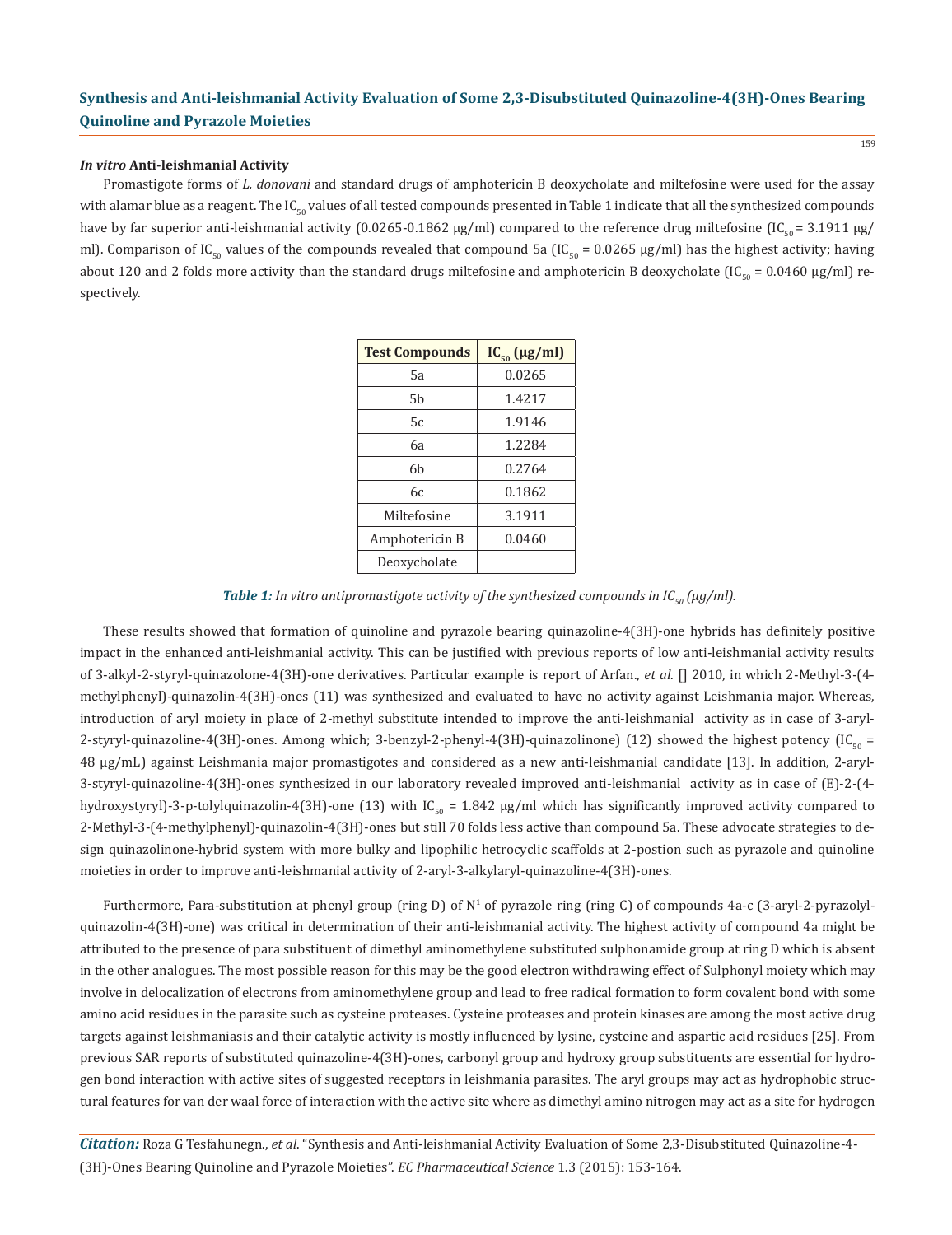160

bonding. Furthermore, this dimethyl aminomethylene substituted sulphonamide group have been reported before [26] to be essential for anti-leishmanial activity of pyrazole derivatives as in case of (N,N-dimethylaminomethylene-4-[(3-(4-methylphenyl)-4-(phenylhydrazonomethylene))-1H-pyrazol-1-yl] benzene sulfonamide (14) (IC<sub>50</sub> = 0.0175 µg/ml) which is about 180 times more active than miltefosine and 2.7 fold more active than amphotericin B deoxycholate. Replacement of this group with electron withdrawing bromine atom at the 1H-pyrazole-phenyl group as in case of 4b  $[IC_{50} = 1.4217 \mu g/ml]$  and 4c  $[IC_{50} = 1.9146 \mu g/ml]$  showed a decrease in antileishmanial activity by more than 50 folds. This ensures that dimethyl aminomethylene substituted sulphonamide group is essential for anti-leishmanial activity and needs further docking study.



#### *Figure 6:*

- *11. 2-Methyl-3-(4-methylphenyl)-quinazolin-4(3H)-ones*
- *12. 3-benzyl-2-phenyl-4(3H)-quinazolinone*
- *13. (E)-2-(4-hydroxystyryl)-3-p-tolylquinazolin-4(3H)-one*
- *14. (N,N-dimethylaminomethylene-4-[(3-(4-methylphenyl)-4-(phenyl-hydrazonomethylene))-*
- *1H-pyrazol-1-yl] benzene sulfonamide*

On the other hand; the anti-leishmanial activity test of compounds 5a-c (3-aryl-2-quinolinyl-quinazolin-4(3H)-one derivatives) have shown promising activity. Compound 5c (2-((E)-2-(2-hydroxyquinoline-7-methyl-3-yl)vinyl)-3-o-tolylquinolin-4(3H)-one) (IC50 = 0.1862 μg/ml) has shown potent activity second to compound 4a with 17 folds better activity than miltefosine. Interestingly; methyl substitution at ortho and para position of the aryl substituent exhibited better activity probably due to an increase in liphophilicity of the compounds to penetrate through the membrane of the parasites. In detailed comparison; compound 5c which contained methyl substituent at ortho position showed almost doubled activity than 5b with methyl substituent at para position. This may be pronounced as such groups can enhance interactions with functional groups on the active site of the responsible receptor.

# **Oral acute toxicity**

A preliminary acute toxicity of the most active compounds (4a, 5b and 5c) were evaluated to assess the acute lethal, physical and behavioral changes of these three most active synthesized compounds after administering to mice (weighing 26 to 32g) orally at dose levels of 50 mg/kg, 100 mg/kg and 200 mg/kg. The weight of each mouse was recorded and survival was followed up to 7 days. All the experimental mice did not show any toxicity signs after being treated with test compounds. There was no significant difference in the weight of the mice and no death was recorded during the 7 days after administration of the test compounds. This indicates that the median lethal dose (LD<sub>50</sub>) of the compounds is much greater than 200 mg/kg. From these results, the test compounds have proved to be non-toxic and well tolerated by the experimental animals up to 200 mg/kg.

# **Synthesis Chemistry**

**Synthesis of 2,3-disubstituted-3(4H)-quinazolinone derivatives**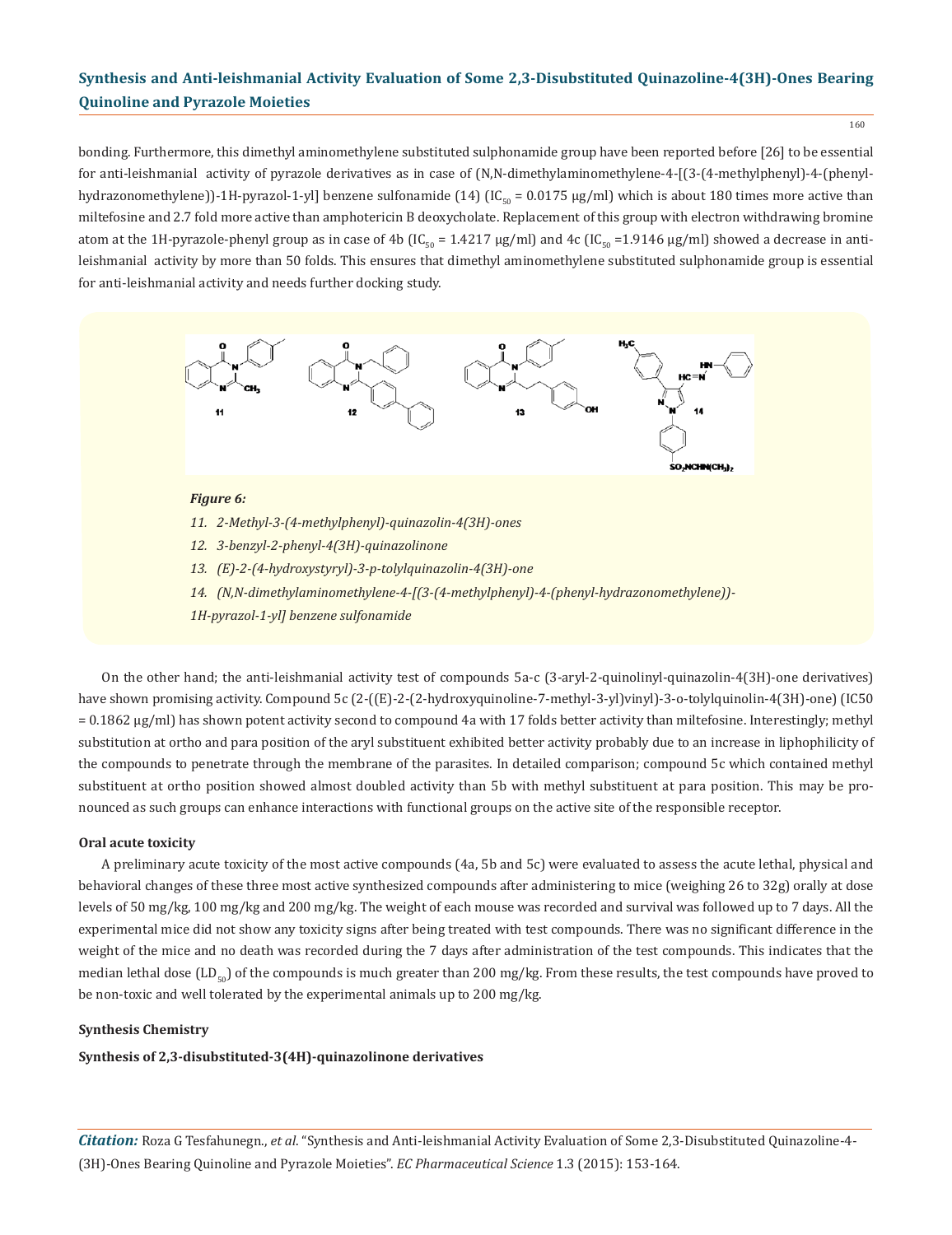#### **Synthesis of 2-methyl-4H-1,3-benzoxazin-4-one (2)**

A solution of anthranilic acid 1 (Scheme 1) (15g, 0.09316 mole) in acetic anhydride (38 ml) was heated under reflux for 1h [34,35]. The excess acetic anhydride was evaporated under reduced pressure and the resulting solid mass was obtained which, without purification was suitable for the subsequent reaction. Melting point is 81°C [36].

# **Synthesis of 3-aryl-2-methyl-4(3H)-quinazolinones (3a-c)**

To a separate mixtures of acetanthranil 2 (Scheme 1) (0.1 mole); an equimolar amount of the appropriate aromatic amine (aniline, p-toluidine and o-toluidine) was added. The reaction mixture was heated under reflux at 19°C for 5h, cooled to room temperature and finally recrystalized from ethanol [36-37]. The products obtained were then separated out, filtered, washed with ethanol and air dried.

#### **Synthesis of 3-aryl-2-pyrazolyl-quinazolin-4(3H)-ones (4a-c)**

To a mixture of an appropriate 3-aryl-2-methyl-4(3H)-quinazolinone (3a and 3b) (1 mmol) in acetic anhydride (5 ml); an equimolar amount of appropriate pyrazolyl aldehyde 4 and 4' (Scheme 1) obtained by the Vilsmeier–Haack reaction [38,39] was added with 10 mg of anhydrous zinc chloride as catalyst. The reaction mixture was heated under reflux for 16h and set aside at room temperature. The separated yellow product was filtered, dried and recrystalized from ethanol/chloroform in 1:1 mixture.

### **Synthesis of 3-aryl-2-quinolinyl quinazolin-4(3H)-ones; 5a-c**

To a separate mixtures of an appropriate 3-aryl-2-methyl-4(3H)-quinazolinones; 3a-c (1 mmol) in acetic anhydride (5 ml); an equimolar amount of 2-chloro-7-methylquinolin-3-carbaldehyde (5) (scheme 1) synthesized using vilsmeier haack reagent [40,41] was added. Anhydrous zinc chloride (10 mg) was used as a catalyst. The reaction mixture was heated under reflux for 2h. The yellow precipitate formed was filtered, dried and recrystalized from chloroform/ethanol (1:1).

#### **Spectroscopic and elemental analysis data of the synthesized compounds**

2-((E)-2-(1-(4-dimethylmethyleneaminosulfonylphenyl)-3-(4-chlorophenyl-1H-pyrazol-4-yl)vinyl)-3-p-tolylquinazolin-4(3H) one (4a): Yellow solid. Yield: 70%. Mp: 238.0-241.0°C. 1H NMR (CDCl<sub>3</sub>/CHCl<sub>3</sub> δ, ppm): 2.5 (s, 1H, p-tolyl-CH<sub>3</sub>), 3.1 (s, 3H, -N-CH<sub>3</sub>), 3.2 (s, 3H, -N-CH<sub>3</sub>), 6.2 (d, 1H, J = 15.6Hz, vinyl-C<sub>2</sub> H), 7.1 (d, 2H, J = 8.2Hz, p-tolyl-C<sub>3</sub>,5 H), 7.35 (d, 2H, J = 8.1Hz, p-tolyl-C2,6 H), 7.4 (d, 2H, J = 8.5Hz, p-chlorophenyl-C<sub>3</sub>,5 H), 7.46 (t, 1H, quinazolin-C<sub>7</sub> H), 7.53 (d, 2H, J = 8.5Hz, p-chlorophenyl-C<sub>2</sub>,6 H), 7.73-7.84 (m, 4H, 4-dimethylmethylene aminosulphonylphenyl-C<sub>2</sub>.6 H and quinazolin-C<sub>6</sub>,8 H), 7.94-8.02 (m, 3H, dimethyl methylene aminosulphonylphenyl-C<sub>3</sub>,5</sub> H and vinyl-C<sub>1</sub> H), 8.03-8.05 (s, 1H, pyrazolyl-C<sub>5</sub> H) , 8.19 (s, 1H, N=CH) and 8.27 (d, 1H, J = 7.8Hz, quinazolin-C<sub>5</sub> H). 13C NMR (CDCl<sub>3</sub>/ CHCl<sub>3</sub>) δ ppm: 21.35, 35.61, 41.57, 118.74, 119.4, 120.56, 120.84, 126.53, 127.2, 127.3, 128.16, 128.2, 128.92, 129.26, 129.89, 130.57,  $130.74, 134.09, 134.57, 134.80, 139.31, 140.66, 141.51, 147.71, 151.66, 152.22, 159.15, 162.41.$  Anal. calcd. for  $\mathcal{C}_{35}\mathcal{H}_{29}\mathcal{C}\mathcal{N}_{6}Q_{3}S$ : C, 64.76; H, 4.5; Cl, 5.46; N, 12.96; S, 4.94. Found: C, 64.54; H, 4.26; N, 13.21; Cl, 5.14; S, 5.21.

2-((E)-2-(1-(4-bromophenyl)-3-phenyl-1H-pyrazol-4-yl)vinyl)-3-p-tolylquinazolin-4(3H)-one (4b): Yellow solid. Yield: 68%. Mp:  $277.0$ - $279.0$ °C. 1H NMR (CDCI<sub>3</sub>/CHCI<sub>3</sub>) ppm: 2.5 (s, 3H, CH<sub>3</sub>), 6.22 (d, 1H, J = 15.6 Hz, vinyl-C<sub>2</sub> H), 7.13 (d, 2H, J = 8.2 Hz, p-tolyl-C<sub>3</sub>,5 H), 7.35 (t, 3H, phenyl-C<sub>3</sub>,4,5 H), 7.44-7.52 (m, 5H, pyrazolylphenyl-C<sub>2</sub>,6 H; Phenyl-C<sub>2</sub>,6 H and quinazolin-C<sub>7</sub> H), 7.57 (d, 2H, J = 8.423Hz, bromophenyl-C<sub>2</sub>,6 H), 7.68-7.82 (m, 4H, 4-bromophenyl)-C<sub>3</sub>,5 H; quinazolin-C<sub>6</sub> H and vinyl-C<sub>1</sub> H), 8.0 (m, 2H, quinazolin-C<sub>8</sub> H and Pyrazolyl-C<sub>5</sub> H), 8.3 (d, 1H, J = 7.808Hz, quinazolin-C<sub>5</sub> H). Anal. Calcd for C<sub>32</sub>H<sub>23</sub>BrN<sub>4</sub>O: C, 68.70; H, 4.14; Br, 14.28; N, 10.01. Found: C, 68.99; H, 3.87; Br, 14.56; N, 9.84.

2-((E)-2-(1-(4-bromophenyl)-3-phenyl)-1H-pyrazol-4-yl)vinyl)-3-phenylquinazolin-4(3H)-one(4c): Yellow solid: Yield:69%. Mp: 217-219°C. TH NMR (CDCl<sub>3</sub>/CHCl<sub>3</sub>) ppm: 6.17 (d, 1H, J = 15.5 Hz, vinyl-C<sub>2</sub> H), 7.25-7.28 (m, 2H, pyrazolylphenyl-C<sub>4</sub> H and quinazolinylphenyl C<sub>4</sub> H), 7.35 (t, 1H, quinazolin-C<sub>7</sub> H), 7.45-7.5 (m, 6H, phenyl- C<sub>3</sub>,5 H, pyrazolylphenyl-C<sub>3</sub>,5 H and bromophenyl-C<sub>2</sub>,6 H), 7.54- $7.59$  (m, 4H, pyrazolylphenyl-C<sub>2</sub>,6 H and bromophenyl-C<sub>3</sub>,5 H), 7.7 (d, 2H, J = 8.04 Hz, phenyl-C<sub>2</sub>,6 H), 7.8 (m, 2H, quinazolin-C<sub>6</sub>,8 H), 7.96 (s, 1H, pyrazolyl-C<sub>5</sub> H), 8.02 (d, 1H, J = 15.5 Hz, vinyl-C<sub>2</sub> H), 8.3 (d, 1H, J = 7.3 Hz, quinazolin-C<sub>5</sub> H). Anal. Calcd for C<sub>31</sub>H<sub>21</sub>BrN<sub>4</sub>: C, 68.26; H, 3.88; Br, 14.65; N, 10.27. Found: C, 67.92; H, 4.04; Br, 14.32; N, 10.54.

*Citation:* Roza G Tesfahunegn., *et al*. "Synthesis and Anti-leishmanial Activity Evaluation of Some 2,3-Disubstituted Quinazoline-4- (3H)-Ones Bearing Quinoline and Pyrazole Moieties". *EC Pharmaceutical Science* 1.3 (2015): 153-164.

161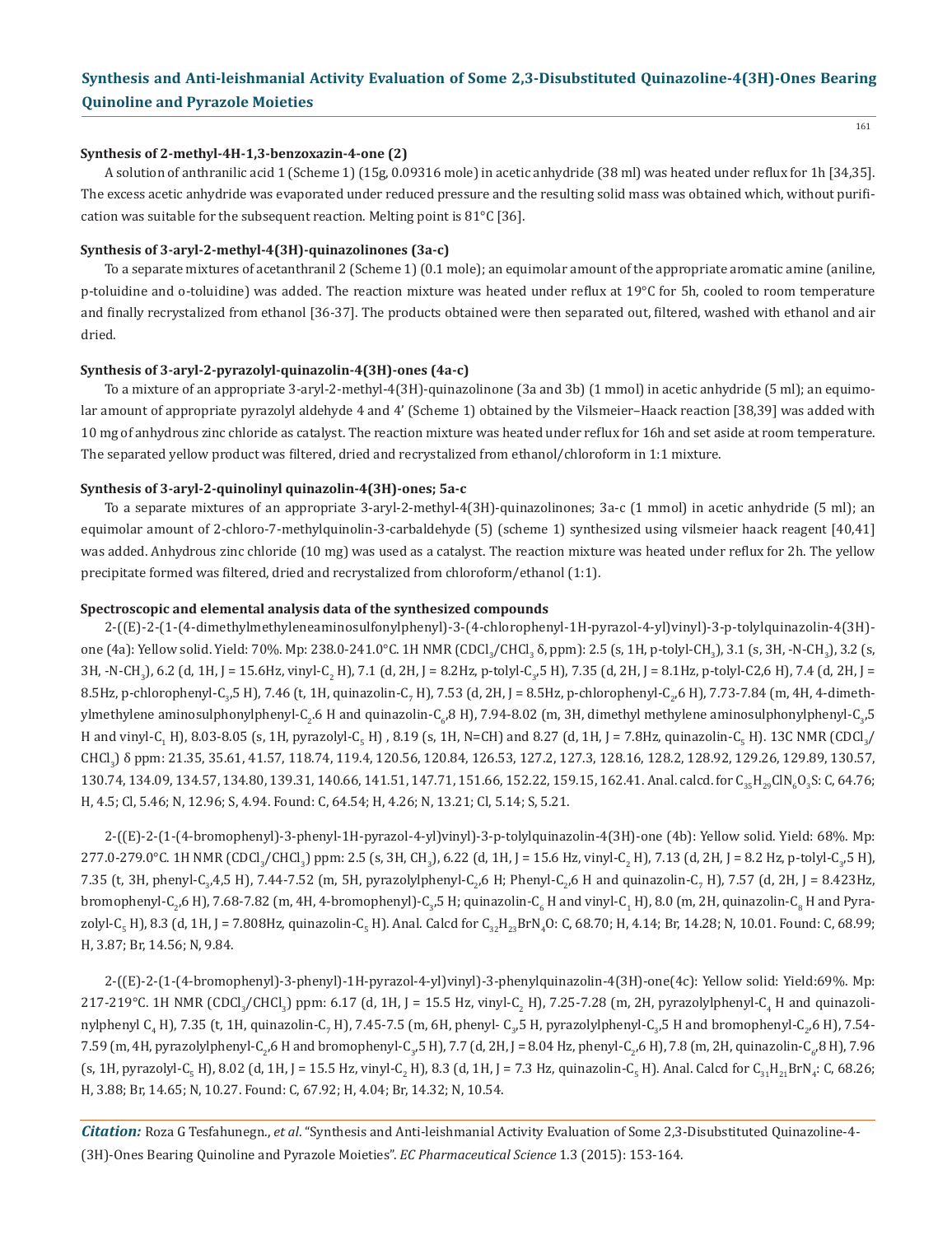162

2-[(E)-2-(2-hydroxyquinoline-7-methyl-3-yl)vinyl]-3-p-tolylquinazolin-4(3H)-one(5a): Yellow solid. Yield: 78%. Mp: 311-313°C.  $^{1}$ H NMR (CDCl $_{3}$ /CHCl $_{3}$ )  $\delta$  ppm: 2.4 (s, 3H, p-tolyl-4-CH $_{3}$ ), 2.55 (s, 3H, quinolin-7-CH $_{3}$ ), 7.0-7.08 (m, 2H, p-tolyl-C $_{3}$ 5 H), 7.24 (d, 2H, ptolyl-C<sub>2</sub>,6 H), 7.35-7.52 (m, 4H, vinyl-C<sub>2</sub> H, quinolin-C<sub>5</sub>,6 H and quinazolin-C<sub>7</sub> H), 7.81-7.86 (m, 3H, quinazolin-C<sub>6</sub>,8 H and quinolin-C<sub>8</sub> H), 8.07 (d, 1H, J = 15.2 Hz, Vinyl-C<sub>1</sub>H), 8.34 (d, 1H, J = 7.8 Hz, quinazolin-C<sub>5</sub> H) and 10.9 (s, 1H, quinolin-C<sub>2</sub> OH enol form). Anal. Calcd. For  $\mathsf{C}_{27}\mathsf{H}_{20}\mathsf{CIN}_3\mathsf{O}$ , C, 77.31; H, 5.05; N, 10.02: Found C, 77.26; H, 4.82; N, 10.38.

2-[(E)-2-(2-hydroxy-7-methylquinolin-3-yl)vinyl)-3-phenylquinazolin-4(3H)-one(5b): Yellow solid: Yield: 80%. Mp: 321-324°C.  $1$ H NMR (CDCl<sub>3</sub>/CHCl<sub>3</sub>)  $\delta$  ppm: 2.5 (s, 3H, CH<sub>3</sub>), 7.06 (d, 1H, J = 15.2 Hz, vinyl-C<sub>2</sub> H), 6.9 (s, 1H, quinolin-C<sub>4</sub> H), 7.35-7.64 (m, 8H, phenyl- $\mathsf{C}_3$ 4,5 H, quinazolin- $\mathsf{C}_{6'}$  and quinolin- $\mathsf{C}_5$ 6,8 H), 7.8-7.85 (m, 3H, quinazolin- $\mathsf{C}_8$  H and phenyl-C<sub>2</sub>,6 H), 8.0 (d, 1H, J = 15.2 Hz, vinyl-C1 H), 8.35 (d, IH, J = 7.9 Hz, quinazolin-C<sub>5</sub> H) and 9.5 (s, IH, quinolin-C<sub>2</sub> OH, D2O exchangeable). Anal. Calcd. For C<sub>26</sub>H<sub>18</sub>ClN<sub>3</sub>O, C, 77.02; H, 4.72; N, 10.36: Found C, 76.85; H, 4.64; N, 10.17.

2-[(E)-2-(2-hydroxy-7-methylquinolin-3-yl)vinyl]-3-o-tolylquinazolin-4(3H)-one(5c); Yellow solid: Yield: 76%. Mp: 276-278°C. 1H NMR (CDCl<sub>3</sub>/CHCl<sub>3</sub>) o ppm: 2.1 (s, 3H, o-tolyl-CH<sub>3</sub>), 2.4 (s, 3H, quinolin-7- CH<sub>3</sub>), 6.85 (s, 1H, quinolin-C<sub>6</sub> H), 6.95-7.10 (m, 3H, quinolin-C<sub>6</sub> H and o-tolyl-C<sub>3</sub>,5 H), 7.15-7.20 (m, 2H, o-tolyl-C<sub>4</sub>,6 H), 7.25-7.38 (m, 2H, quinazolin-C<sub>7</sub> H and vinyl-C<sub>1</sub> H), 7.45-7.60 (m, 2H, quinazolin- $\mathsf{C}_8$  H and quinolin- $\mathsf{C}_5$  H), 7.78-7.85 (m, 2H, quinazolin- $\mathsf{C}_6$  H and quinolin- $\mathsf{C}_4$  H), 7.88-7.95 (d, 1H, J = 7.783Hz, vinyl- $\mathsf{C}_2$  H), 8.31 (d, 1H, J = 15.078Hz, quinazolin-C<sub>5</sub> H ), and 11.2 (s, 1H, -N=C-OH ). Anal. Calcd. For C<sub>27</sub>H<sub>20</sub>ClN<sub>3</sub>O, C, 77.31; H, 5.05; N, 10.02: Found C, 77.81; H, 5.44; N, 10.42.

# **Conclusion**

In this study, six new pyrazolyl and quinolinyl hybrids of 2,3-disubstituted-quinazoline-4(3H)-ones were synthesized and evaluated for their anti-leishmanial activity against Leishmania donovani *in vitro*. Among the synthesized compounds, compound 4a exhibited strongest anti-leishmanial activity; 120 folds more activity than miltefosine. In addition, from compounds bearing quinoline moiety, compound 5c has shown potent activity second to compound 4a with 17 folds better activity than miltefosine. These properties highlighted that quinazolinone hybrid system with biologically active pyrazole and quinoline moieties have shown promising antileishmanial activity and enhance further study depending on this strategy. Detail SAR and molecular docking study of these compounds can lead to important results in identification of molecular targets of these compounds and can be applied to design quinazolinone hybrid system with potent anti-leishmanial activity. Acute toxicity test of these two more active compounds have also shown no sign of toxicity.

#### **Acknowledgments**

The authors would like to praise their gratitude and acknowledgment to Addis Ababa University for granting fund; Egyptian Fund for Technical Cooperation with Africa: Ministry of Foreign Affairs, Egypt, Alexandria University, Faculty of Pharmacy, Department of Pharmaceutical Chemistry for complete funding of supervision and availability of professor Adnan Ahmed Bekhit and donation of some chemicals; Addis Ababa University, Faculty of Science, Department of Chemistry, Biomedical Laboratory, Department of Biology and Ethiopian Health and Nutritional Research Institute (EHNRI) for availability of chemicals, laboratory instruments, equipments and all facilities.

# **Bibliography**

- 1. Freason JA., *et al*. "Target assessment for antiparasitic drug discovery". *Trends in Parasitology* 23.12 (2007): 589-595.
- 2. Kato H., *et al*. "Molecular epidemiology for vector research on leishmaniasis". *International Journal of Environmental Research and Public Health* 7.3 (2010): 814-826.
- 3. Desjeux P. "Leishmaniasis: current situation and new perspectives". *Comparative Immunology, Microbiology & Infectious Diseases* 27.5 (2004): 305-318.
- 4. Hotez PJ and A Kamath. "Neglected tropical diseases in Sub-Saharan Africa: Review of their prevalence, distribution and disease burden". *PLOS Neglected Tropical Diseases* 3.8 (2009):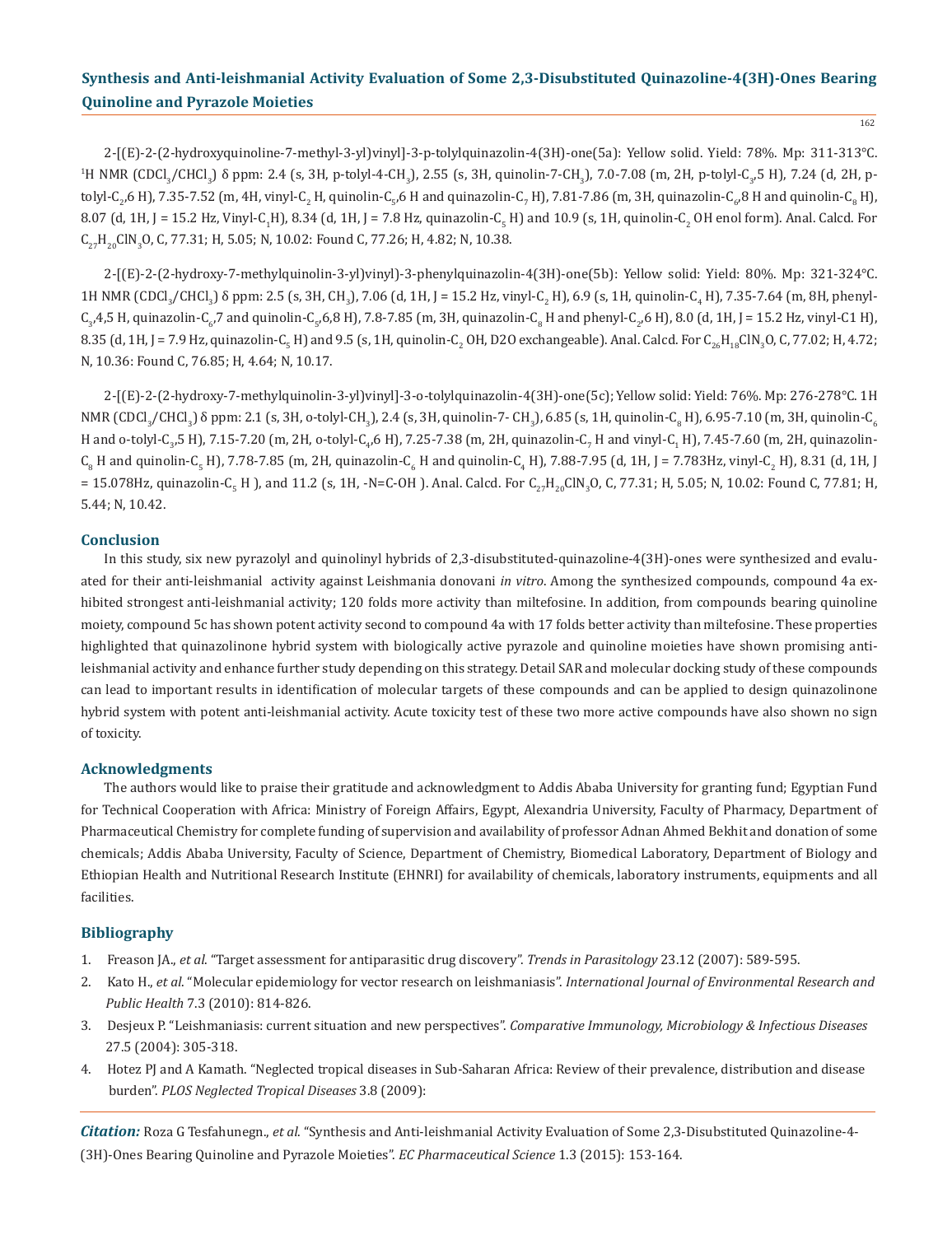- 5. WHO. "Control of the leishmaniases". Report of a meeting of the WHO Expert Committee on the Control of Leishmaniases. *Geneva* (2010): 5-88.
- 6. Frezard F., *et al*. "Pentavalent antimonials: new perspectives for old drugs". *Molecules* 14.7 (2007): 2317-2336.
- 7. Ferreira C S., *et al*. "Characterization of reactions of antimoniate and meglumine antimoniate with a guanine ribonucleoside at different pH". *BioMetals* 19.5 (2006): 573-581.
- 8. Fre´zard F and C Demicheli. "New delivery strategies for the old pentavalent antimonial drugs". *Expert Opinion on Drug Delivery* 7.12 (2010): 1343-1358.
- 9. Ameen M. "Cutaneous and mucocutaneous leishmaniasis: emerging therapies and progress in disease management". *Expert Opin ion on Pharmacotherapy* 11.4 (2010): 557-569.
- 10. Piñero JE., *et al*. "Advances in leishmaniasis chemotherapy and new relevant patents". *Expert Opinion on Therapeutic Patents* 14 (2004): 1113-1123.
- 11. Berman J. "Clinical status of agents being developed for leishmaniasis". *Expert Opinion on Investigational Drugs* 14.11 (2005): 1337-1346
- 12. Agarwal K C., *et al*. "Design and synthesis of novel substituted quinazoline derivatives as antileishmanial agents". *Bioorganic & Medicinal Chemistry Letters* 19.18 (2009): 5474-5477
- 13. Arfan M., *et al*. "Synthesis and antileishmanial and antimicrobial activities of some 2,3-disubstituted 3H-quinazolin-4-ones".  *Journal of Enzyme Inhibition and Medicinal Chemistry* 25.4 (2010):451-458
- 14. Michael J P. "Quinoline, quinazoline and acridone alkaloids". *Natural Product Reports* 20.5 (2007): 476-493
- 15. Mahato A K., *et al*. "Chemistry, Structure Activity Relationship and Biological Activity of Quinazoline-4 (3H)-one derivatives".  *Inventi Journals Pvt.Ltd* 2.1(2011)
- 16. Mishra A P and Rajput R. 2012. "A review on biological activities of quinazolinones". *International Journal of Pharmacy and Phar maceutical Sciences* 4.2 (2012)
- 17. Mirzaie M., *et al*. "Antileishmanial activity of Peganum harmala extract on the in vitro growth of Leishmania major promastigotes in comparison to a trivalent antimony drug". *Veterinarski arhiv* 77.4 (2007): 365-375
- 18. Khaliq T., *et al*. "Peganine hydrochloride dihydrate an orally active antileishmanial agent". *Bioorganic & Medicinal Chemistry Let ters* 19.9 (2009): 2585-2586
- 19. Tempone G A., *et al*. "Synthesis and Antileishmanial Activities of Novel 3-Substituted Quinolines". *Antimicrobial Agents and Che motherapy* 49.3 (2005): 1076 -1080
- 20. Kumar S., *et al*. "Biological activities of quinoline derivatives". *Mini Reviews in Medicinal Chemistry* 9.14 (2009):1648-1654.
- 21. Nanda A., *et al*. "Antibacterial Activity of Some 3-(Arylideneamino)-2-phenylquinazoline-4(3H)-ones: Synthesis and Preliminary QSAR Studies". *Molecules* 12.10. (2007): 2413-2416.
- 22. Patel N B., *et al*. "Synthesis and Antimicrobial Activity of 2-[2-(2,6-dichloro phenyl)amino]benzyl-3-(5-substituted phenyl-4,5 dihydro-1H-pyrazol-3-yl-amino)-6,8-dibromoquinazolin-4(3H)ones". *Journal of Young Pharmacists* 2.2 (2010): 173-182.
- 23. Patel N B., *et al*. "Synthesis and Antimicrobial Activity of 2-[2-(2,6-dichloro phenyl)amino]benzyl-3-(5-substituted phenyl-4,5 dihydro-1H-pyrazol-3-yl-amino)-6,8-dibromoquinazolin-4(3H)ones". *Journal of Young Pharmacists* 2.2 (2010): 173-182
- 24. Siddappa K and Reddy P C. "Synthesis, Spetral and Antimicrobial Studies of Some Transition Metal (II) Complexes with Schiff Base 3-[(2-hydroxy-6-methoxyquinolin-3-sylmethylene)-amino]-2-methyl-3H-quinazoline-4-one". *International Journal of Ap plied Biology and Pharmaceutical Technology* 3.3 (2012)
- 25. Meslin B., *et al*. "Are protozoan metacaspases potential parasite killers?" *Parasites & Vectors* 4.26 (2011)
- 26. Halefom G., *et al*. "Synthesis and biological activity evaluation of some pyrazole derivatives as antimalarial and antileishmanial activity. Msc thesis, Department of Pharmaceutical Chemistry, School of pharmacy, Addis Ababa University, Addis Ababa, Ethiopia  $(2011).$